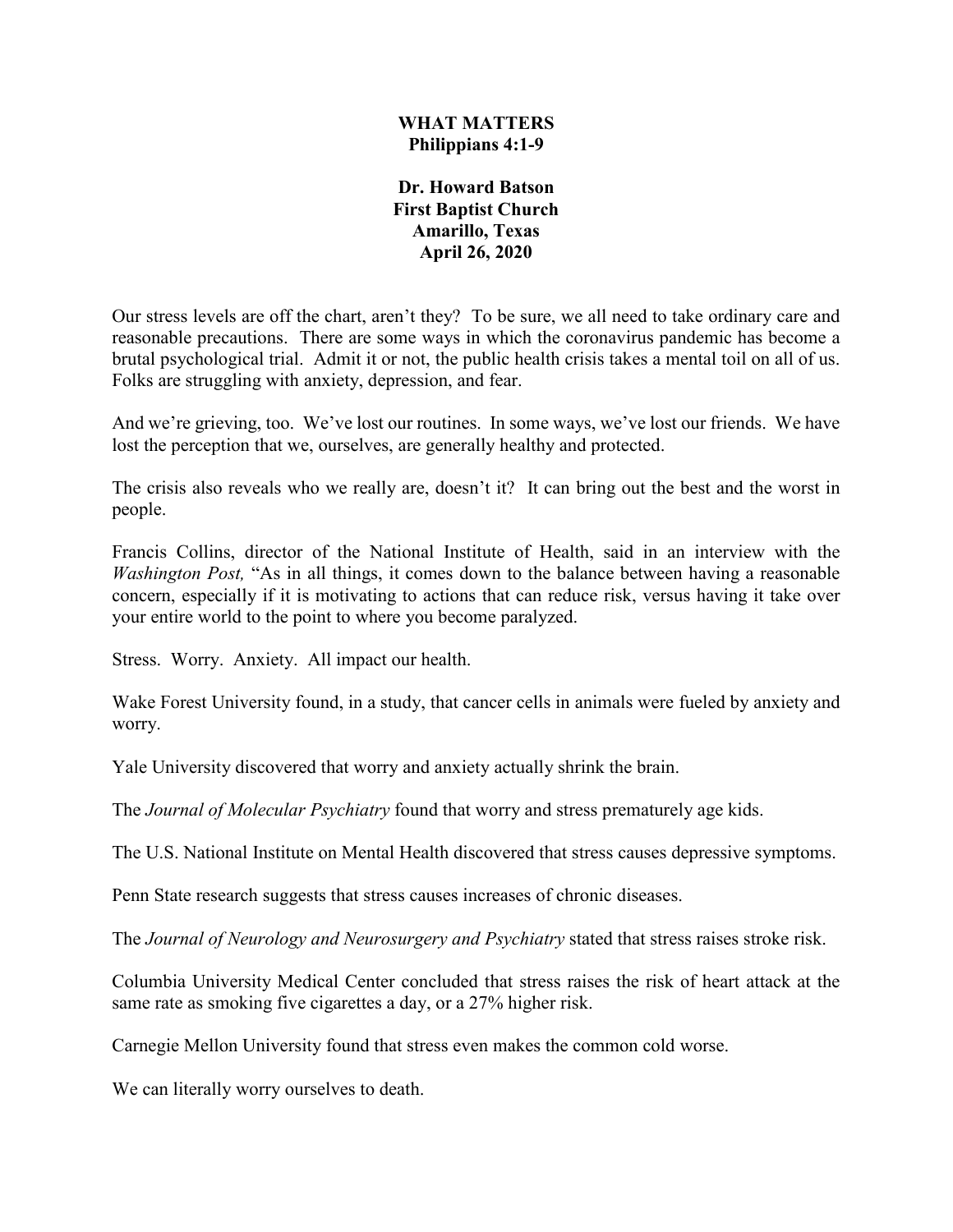For people who really enjoy worrying (for some people I think it's a hobby), there is always something to worry about.

**There is a fascinating book written by a psychologist, William Van Ornum, Ph.D., called** *A Thousand Frightening Fantasies***. It's a book that some people find very helpful. At one point in the book he says that our minds are like an airport that is always open. No sooner does one airplane leave than another one is ready to land. So it is with the person who is constantly worried about some problem of conscience. He or she might get rid of one particular matter, might go see the preacher, might talk to a counselor, to a therapist, to a psychologist, but then another problem quickly comes along to take the place of the one just gotten rid of. (www.homileticsonline.com)**

Some of you need to close down the airports in your mind – shut down the runways, the runways of anxiety, stress, and worry.

Worry robs us of so much.

**Worry is really borrowing, isn't it? It's a disease of the future. Worry borrows the unknown trouble of tomorrow. The worrier loses the beautiful spirit of hope because worry paints such a gloomy, shocking, dreadful picture of the future. (Joyce Landorf)**

Our message today is a message of hope, and worry robs us of that hope. When you borrow tomorrow's problems, you rob yourself of today's hope.

#### **Worry distorts our thinking. We begin to look at life through a magnifying glass that makes things bigger than they really are. When we worry, our molehills become mountains. (www.unionchurch.com/archive/032501.html)**

There is not anyone watching this morning who hasn't had some anxiety or some worry – so, with all of our care and concerns we're going to look at some ways that God's people ought to handle worry.

**I. Live in harmony w ith God's people (v. 2)**

**Dr. Hallowell, the leading expert on worry, has discovered that being involved with others is a great way to take away worries. (http://onhealth.webmd.com)** Paul posed the same a long time ago in the book of Galatians when he said, "Bear one another's burdens" (Galatians 6:2)

#### **John Leo, writing in** *U.S. News and World Report***, noted that twins are now more frequent. Someone said, "I guess it's because little children are afraid to come into this world alone."**

**People who feel alone in this world run a much higher risk of illness (***U.S. News and World Report***, August 6, 1990, p. 62).** This pandemic has robbed us – for the time being – of a primary source of comfort: the gathering together of God's people. But we have found new ways to reach out and stay in touch. Our Sunday School classes are doing a great job with Zoom. People are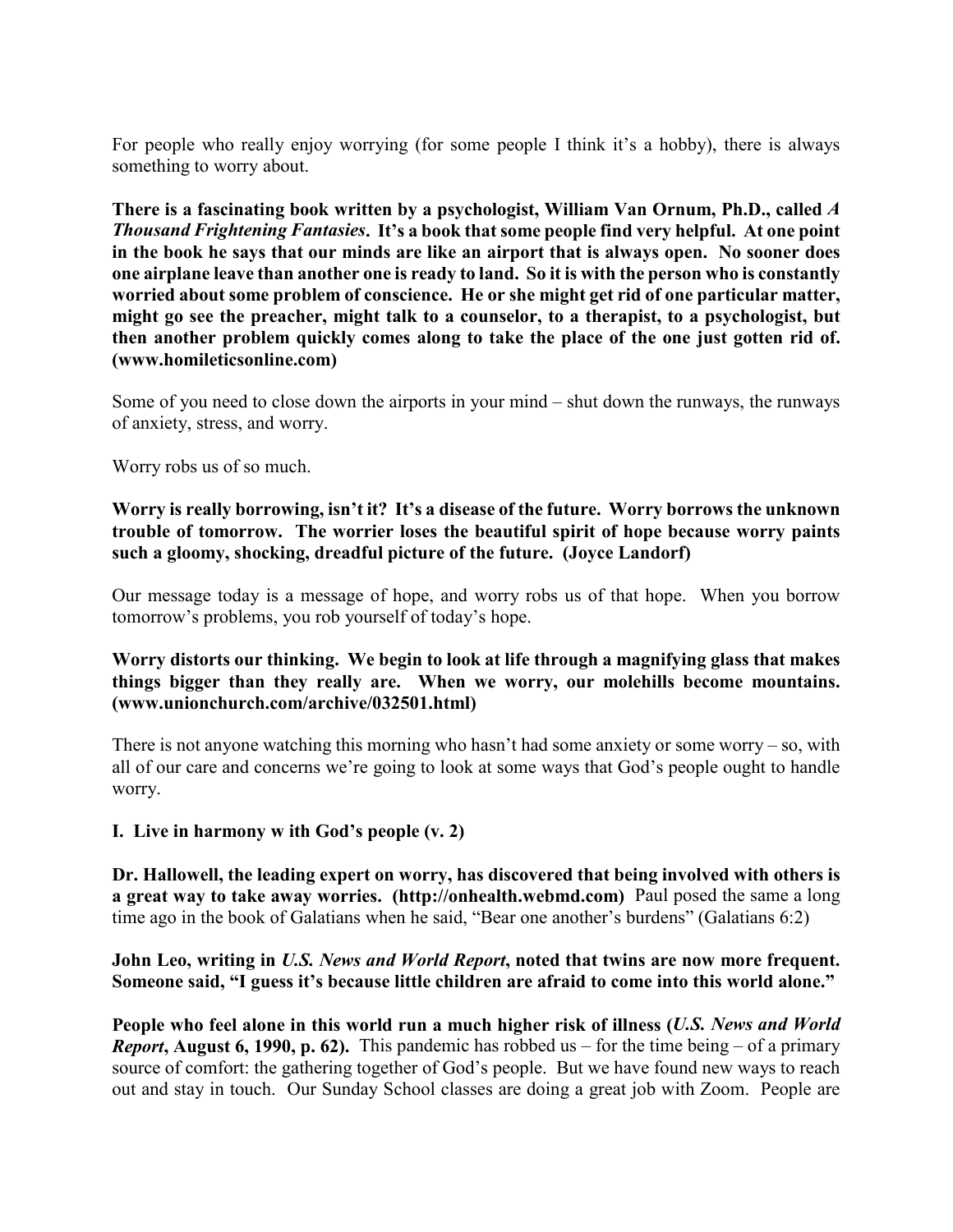checking on each by telephone. Just because we can't be in each other's physical presence right now doesn't mean that we can't be the presence of Christ for each other right now. Be sure you stay connected to your supportive church family.

# **II. Focus on others (v. 3)**

Amy Flowers, a psychologist, states that when she serves as the beverage lady at a local soup kitchen each week to people whose problems include poverty, homelessness, and paralyzing disabilities, she realizes that her problems are not so bad after all. One way to get rid of worry in your life is to serve others.

By nature, worry is a self-centered exercise. Those who focus on helping others are much less likely to overdose on their own, often illusory, would-be, could-be problems.

Right now, in the midst of this pandemic, ask yourself, "Who needs my help, and how can I safely help her."

"Is there something you need? Is there a way I can help you? I'm going to the grocery store this week," saying to an elderly neighbor with a phone call. "Can I pick something up and leave it on your front porch?"

Calling people you know who might be alone. Folks who are isolated from family and friends. You focus on others, and you'll feel better about yourself.

## **III. Admit your fears (v. 6, "make your request known to God)**

Maybe you're afraid about losing your job. Whenever that thought pops into your mind, don't try to force it out of your head. That really reinforces the fear by not facing it head on. Take a moment and admit to yourself that it is always possible that one might lose one's job – but one way or another, you'll manage and make it through that.

Acknowledge your scary thoughts, and they don't seem so scary any more. You lessen their power by confession. Paul tells us that in this passage – we are to let our requests be made known to God (v. 6).

## **IV. Realize that most of what you worry about never, ever takes place (v. 6, "be anxious for nothing)**

Most of what you worry about never, ever takes place. **Mark Twain, always insightful, said, "I've been through some terrible things in my life, some of which actually happened." (IOW Fall 2000)**

Did you hear that? That's the way a lot of us are. We put ourselves through the stress, the anxiety, the emotions of a lot of terrible things that never, ever happen. "I've been through some terrible things in my life, some of which actually happened." There aren't many things that actually do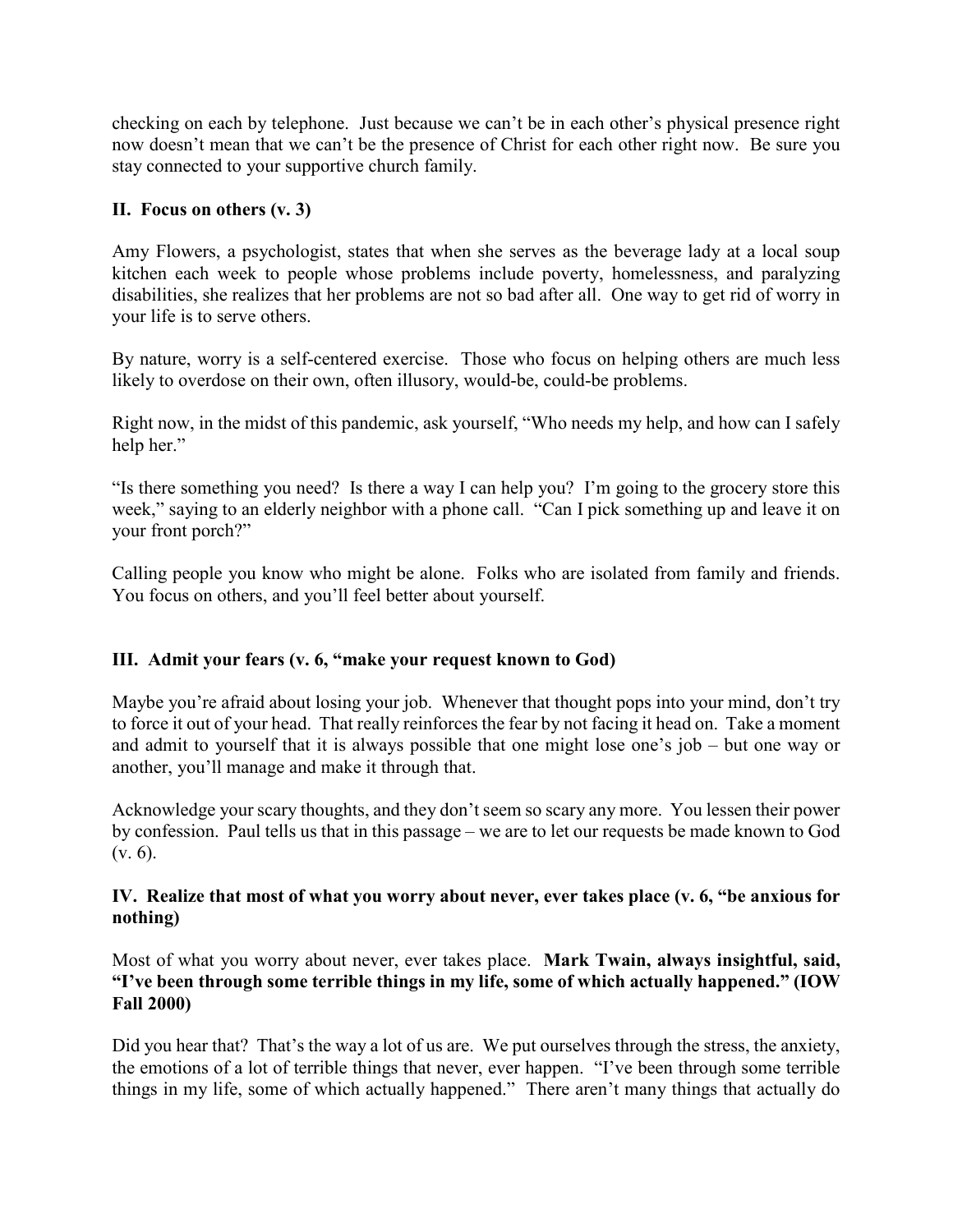happen. We worry about a lot more than ever does happen. But we'll deal with it when it gets here. Do not borrow tomorrow's worries.

**One study suggests that an average person's anxiety focused in these areas: 40% about things which will never happen; 30% about things that happened in the past, which can't be changed; 12% about criticism from others, most of it untrue; 10% about health, which gets worse with stress; and 8% of our worry goes to real problems that need to be faced and solved.** (*Preaching*, Vol. 2, No. 3) How much of your worry is meaningless?

We create a lot more problems trying to solve problems that don't exist. T**here is a true story about two guys in Fort Worth, Texas, who had a 90-year-old mother, and they were worried about her safety. She was still driving, still going out and about. She was just an easy target, so they decided they needed to get mama a pistol. "Mama, we'll get you a pistol. We'll show you how to use it, then you can take care of yourself." I guess they were buying themselves peace of mind more than they were buying her safety. I don't think we need a lot of 90-yearold women packing heat out there, even in the state of Texas.**

**Well, they bought her a pistol which she dutifully packed in her purse. They taught her how to use it. And one day, when she left the Ridgmar Shopping Center to get into her car, she found two young men sitting in the car. She took out that pistol. She pointed it at their heads, and she said, "Get out of my car or I'll shoot you right now." They jumped out of the car and ran off.**

**She got into the car, nervous now – put the pistol down on the seat beside her, put the key in the ignition, and it didn't fit. She realized this was their car – it was not her car. She had just become a car thief. She went over the parking lot and found her car. She said she wanted to find the two young men to apologize, but they were nowhere to be found. (Ervin Gathings, via Barry Bailey, Fort Worth, TX 10/4/92)**

You know, we have a lot of anxiety over a lot of things that really just don't matter. Most of the things you've worried about in life, well, you have wasted your time.

## **V. Adjust your attitude (v. 6, "with thanksgiving" v. 4 "rejoice")**

With thanksgiving (verse 6), let your requests be made known to God.

Don't deny them, but confess them with a heart of thanksgiving. You might be thinking, "That's easy for Paul to say." What about Philippians 1:21, "For me to live is Christ and to die is gain." Paul is awaiting the result of a trial. He is awaiting, with a sense of imminence, the pronouncement of the judgment which will mean life or death. Paul is waiting on the big one. Paul sits and waits for the word that will save his life or take his life. But even as he waits, Paul says, "Have a heart of thanksgiving. Don't worry."

## **VI. Paul says pray (v. 6).**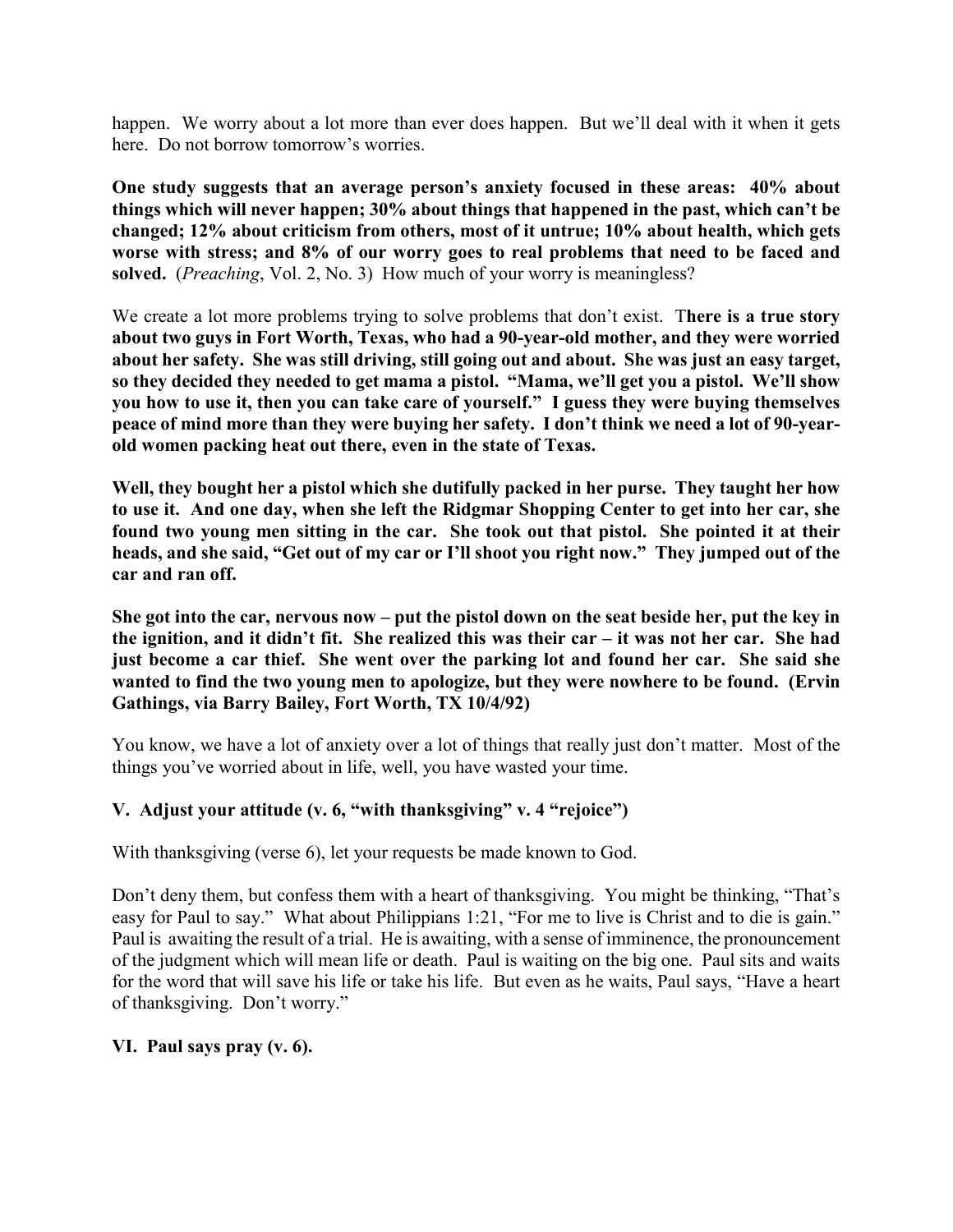There is a bumper sticker I saw one time that said, "Why pray when you can worry?" Well, that's not that far off. There is a Jamaican proverb that summaries the biblical view of worry and prayer. The proverb states, "If you're going to pray, don't worry. If you're going to worry, don't pray."

Prayer puts our burden on Him.

Pray. Don't worry – pray.

## **VII. Keep your mind on what matters (v. 8)**

The other day, I turned on my radio and longed for the day when I wouldn't hear the words "coronavirus" or "Covid 19." How long will it be until we can turn on our radios and no one tells us all the bad things?

You know, the reality is that those who projected the very worst scenario for the pandemic, thank goodness, so far have gotten it wrong. Oh, it's serious, and I am not making light of anyone's situation. But when the media spins all day, telling us how horrible it could be, should be, might be, creating horrific scenarios over and over again, eventually we become afraid of our own breath. The broadcaster's stock in trade is often anything that is unholy, unjust, impure, ugly, of ill-repute, vicious, and blameworthy. Are they really giving us a true representation of God's good and beautiful world?

With internet access and news broadcasts from around the world, we have the bad news now not only from our own city – we have the bad news from the whole world laid at our feet.

Be careful. Don't read too much or listen too much to negativity. We can't be ostriches, sticking our heads in the sand, but 24/7 coverage of Covid-19 will cause a mental catastrophe. Keep your mind on what really matters: that which is "honorable, right, pure, lovely, of good repute, if there is any excellence and if anything worthy of praise, let your mind dwell on these things" (v. 8).

I wonder what the ratings would be if the news changed its approach? What if there was one channel that really dedicated itself to the good, the worthy, the honorable? Occasionally the local news will do a positive story. What if there was another channel that occasionally did a negative story, but most often told us about what was good and great in our city and beyond?

Do people really want all the negativity, the bad news? If so, it shouldn't be that way with God's people.

**There is an old Quaker story told about a king who asked for an inventory to be taken of all the flowers in his kingdom. He sent out a census taker with a clipboard to count all his flowers. Then he realized that the information would be of little value to him unless he had something to compare it with. So he called for a second census taker. This one was asked to count all the weeds in the kingdom. Before long, the first census taker came back, floating into the king's chamber, draped in smiles and warmth.**